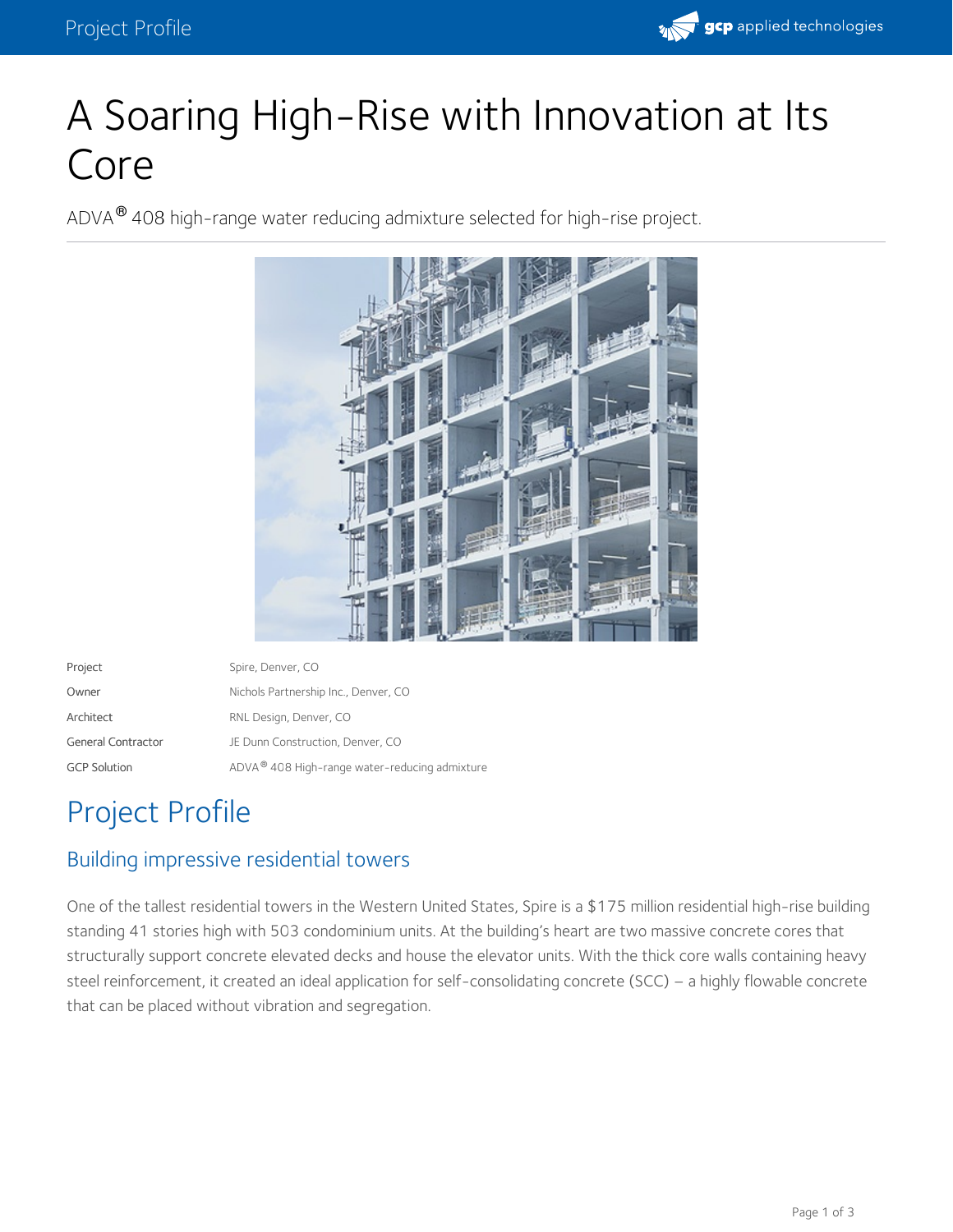

"With SCC we didn't have to vibrate the concrete and saved time with continuous pours rather than pouring separate lifts for each core wall form."

Eric Snelling,

JE Dunn

-

#### Ensuring an outstanding surface finish

The high-rise contains two massive concrete cores with walls up to three-feet thick, which were created using approximately 8,000 cubic yards of SCC and a new state-of-the-art admixture technology, ADVA®408 high-range water reducing admixture.

To get the job done right, general contractor JE Dunn requested that a high-performance SCC be used to ensure complete consolidation while producing an outstanding surface finish. At the same time, the SCC had to be consistent from batch to batch with no segregation, and provide a range of high compressive strengths. At the time of project inception, conventional superplasticizers were used to achieve the desired performance characteristics. However, during the project's construction, GCP launched a new chemical admixture technology, ADVA®408, a product that promised greater consistency with improved hardened properties. After an initial evaluation, the choice was clear and JE Dunn made the switch to ADVA®408.

The overall benefits were wide ranging, including improved consistency from batch to batch, improved consolidation and surface finish, increased compressive strength, and improved water tolerance and pumpability. In addition, the in place cost to provide the SCC was reduced, and ADVA®408 enabled the SCC mixture to have consistent 120-minute flow-ability from the concrete plant to the job site.

### "ADVA 408, <sup>a</sup> product that promised greater consistency with improved hardened *®* properties."

#### Reducing concrete labor and placing costs

"The use of this SCC helped reduce labor and placing costs," said Eric Snelling, general superintendent of the Spire project for JE Dunn. "Our ready mix suppliers were able to deliver a consistent SCC product to our jobsite." That kind of consistency adds up on a job like this, with two massive core walls up to three feet thick requiring 80 core wall pours at 100 cubic yards a piece. Conventional concrete would have required far more pours and far more manpower and equipment.